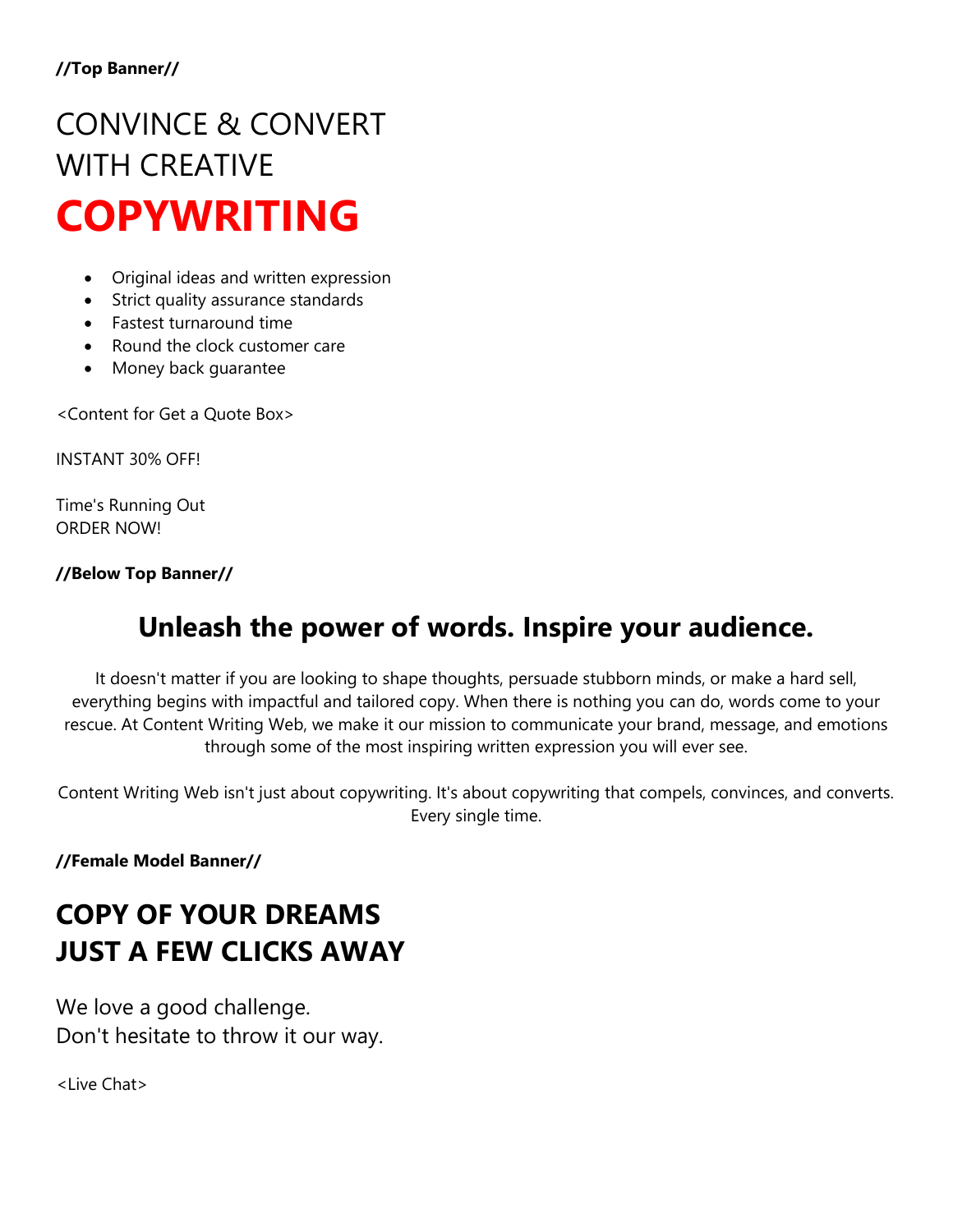### **How We Work**

Neither are we rocket scientists nor do we possess any magic potion. For us, it is all about getting the basic things just right.

Circle 1: Understanding Your Requirements Circle 2: Assigning Suitable Writer Circle 3: Quality Assurance Circle 4: Timely Delivery

We ensure what we deliver copy that ticks all the boxes. However, if you feel the need for a revision, we are more than happy to entertain you until you have the content that leaves a lasting impression.

**//Our Services//**

### **Our Services**

Content Writing Web brings a complete range of specialised services to cater to all of your creative copywriting needs

| Circle 1: Web Copy -                    | Let's turn visitors into customers, simply with words.  |
|-----------------------------------------|---------------------------------------------------------|
| Circle 2: Blog Posts -                  | Educate, inspire and sell. With rich blog content.      |
| Circle 3: eBooks -                      | Tell the story your readers will never forget.          |
| <b>Circle 4: Product Descriptions -</b> | Make a compelling case for what you are selling.        |
| <b>Circle 5: Resumes -</b>              | Give HR managers a reason to look at your resume.       |
| <b>Circle 6: Press Releases -</b>       | Inform, convince and communicate. With an impactful PR. |
| Circle 7: Infographics -                | Make facts and statistics speak in graphical form.      |
| Circle 8: Social Media -                | Be on the cutting edge of what's happening right now.   |

**//Testimonials//**

#### **Leslie Thompson | Head of Marketing**

We needed out of the box thinkers for our new product launch. Content Writing Web provided us exactly what we were looking for! There isn't anything they can't write.

#### **Ben Wheeler | Luxury Fashion Manager**

Being in the fashion industry we face tough competition and require something that can woo our potential customers. With CWW product descriptions, our conversion rate almost doubled!

#### **Phil Orlando | Entrepreneur**

I have been a loyal client for quite some time. Guys at Content Writing Web never disappoint.